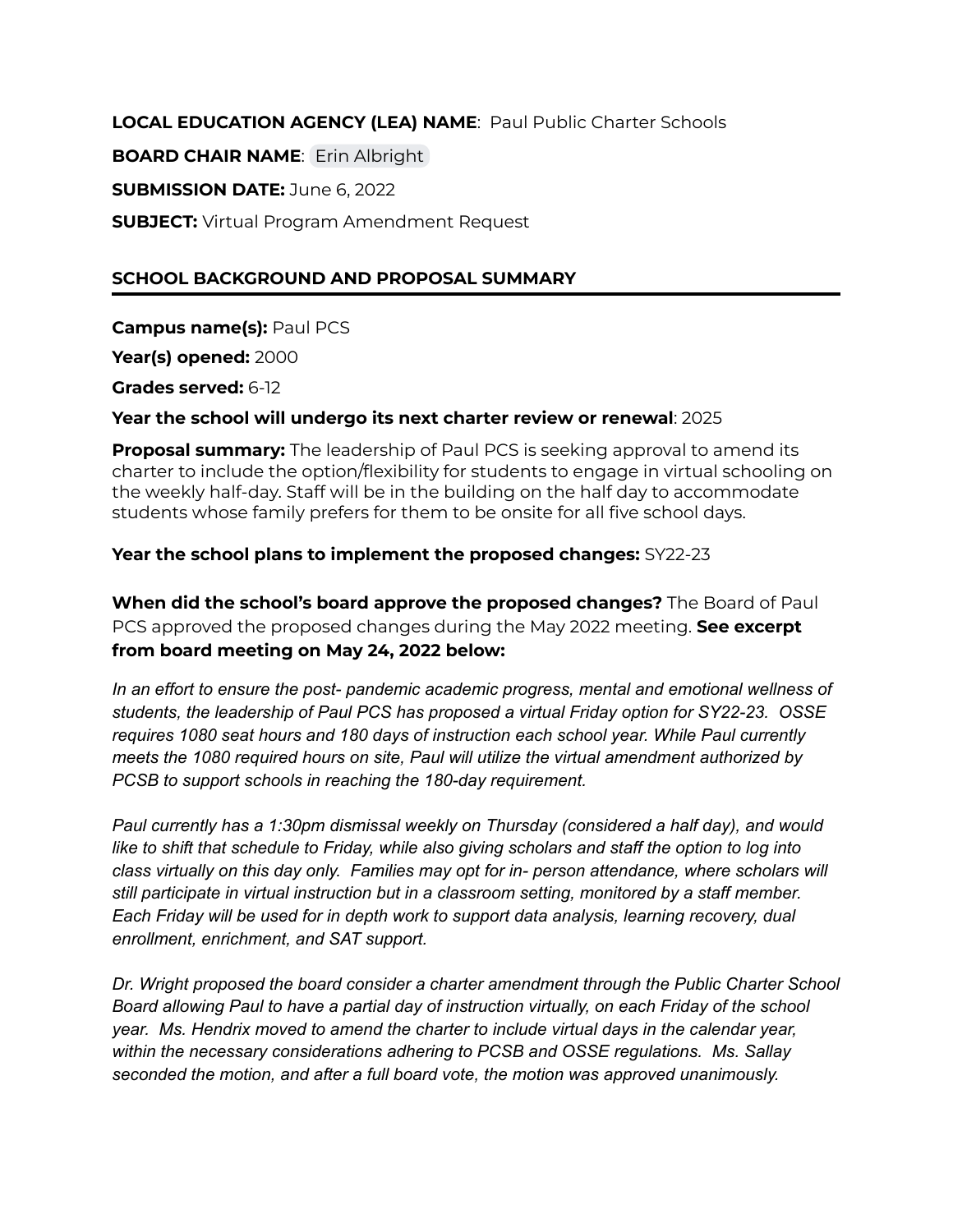### **VIRTUAL PROGRAM**

# **1. Describe the school's proposed virtual program. How does this educational approach differ from the model the school articulated in its charter application and agreement?**

The Paul PCS Virtual Half Day program (acronym- VF- Virtual Friday) consists of three core components. The overarching focus of VF programming is to provide a heightened level of differentiated and programmatic variance to strengthen students' ability to master grade-level content, address individual learning acceleration and recovery needs, provide diverse socio-emotional wellness opportunities, and ensure teachers have the requisite time and space to analyze student data and plan for instruction. There are three components of the Paul PCS VF program:

**Component 1:** Deepening student learning through the provision of individualized, accelerated learning experiences. During VFs, students will be assigned to small groups based upon their most pervasive academic and social needs. Small group types (synchronous) include:

- *● Interventions- To address learning gaps and foundational skills*
- *● Extension Activities- To enrich and anchor grade-level learning*
- *● SAT, AP and/or Dual Credit Groups- To increase focus and preparation for postsecondary readiness assessments and courses*
- *● Counseling Groups- To address the behavioral and psychological needs of students*
- *● Specialized Clubs- To enhance the gifts and talents of Paul's children and provide opportunities to extend learning through non-core content areas*

Asynchronous learning opportunities will include:

- *● Extension/Practice of Skills- For students whose formative data from the week shows that they need additional opportunities to secure new learning*
- *● Grade or Credit Recovery- To ensure students are able to improve work performance and complete missing assignments in a timely manner*

Component 2: Re-envisioning learning experiences that provide enrichment and contribute to overall student wellness. This includes:

- *● Enhanced Homeroom- The focus during this block includes SEL lessons, engagement in data analysis, and reinforcing behavioral and conduct expectations*
- *● Town Hall Meetings- Monthly grade level meetings that focus on SEL topics, student and staff celebrations, incentives, upcoming events, grade-level data trends, etc.*
- *● Whole School /Grade Level Excursions (at least 1x Advisory)- Opportunities for students to engage in external learning experiences through participating in*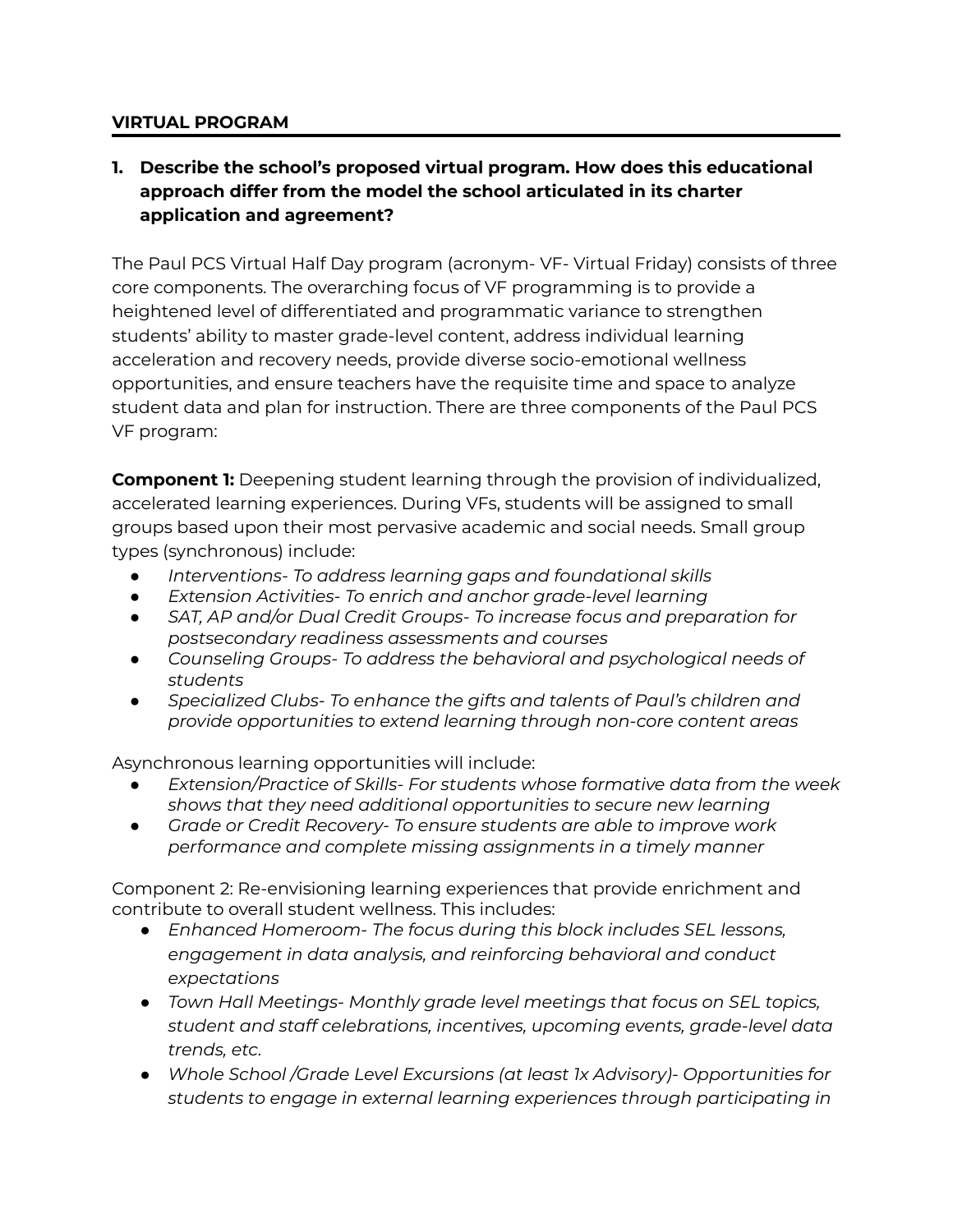*field trips, college trips/tours, and community service*

**Component 3:** Increase professional development & collaboration time for staff to ensure all are prepared to address the comprehensive needs of our students and their families. This includes:

- *● Increased Collaborative Planning Time- The increase in variance relative to student and familial needs necessitates an increase in time and focus on data analysis and planning*
- *● Focused Professional Development- Content team, staff meeting and planning time focused on refining instruction and wellness support*
- *● Familial Engagement and Outreach- Concentrated, weekly efforts to stay connected with the broader needs of our students' families to ensure the proper wraparound services and home support*

# **2. What is the rationale for offering a virtual program?**

The leadership of Paul PCS is requesting the flexibility to engage students virtually during the weekly "half-day" to minimize the transition time of both students and staff and to create the space for greater differentiation, individualization of intervention and enrichment opportunities for students. Paul PCS successfully made the transition to the virtual space at the onset of the pandemic and since that time has found that engaging students in the virtual space allows the nimbility to group students into smaller pods for the purpose of focusing on their unique needs.

**3. How will the school ensure its proposed virtual program aligns with the school's mission?** *If the school proposes a revised mission statement, skip this question and instead complete the Mission [Amendment](https://bit.ly/38wvaME) Application.*

The mission of Paul is to educate our scholars and develop in them the capacity to be responsible citizens, independent thinkers and leaders. There is alignment between the mission of Paul and the VF program in that the full intent of the program is to ensure the organization is exhausting all means and methods to meet the individual educational needs of its students. The complexity of accomplishing this mission has increased exponentially as students' learning loss and recovery needs have become more challenging post-pandemic. Additionally, there is a great need to provide a more flexible, and *"society-aligned"* employment experience for staff post pandemic. *"Society-aligned"* meaning reflective of what is available for similarly experienced and compensated individuals across industries.

Paul PCS's VF program also aligns to the mission in that students will be expected to adhere to the *Paul PCS Expectations for Virtual Learning* which include attendance, mandatory presence on camera, submission of assigned work in accordance with deadlines, organization of individual web based spaces and engagement in personal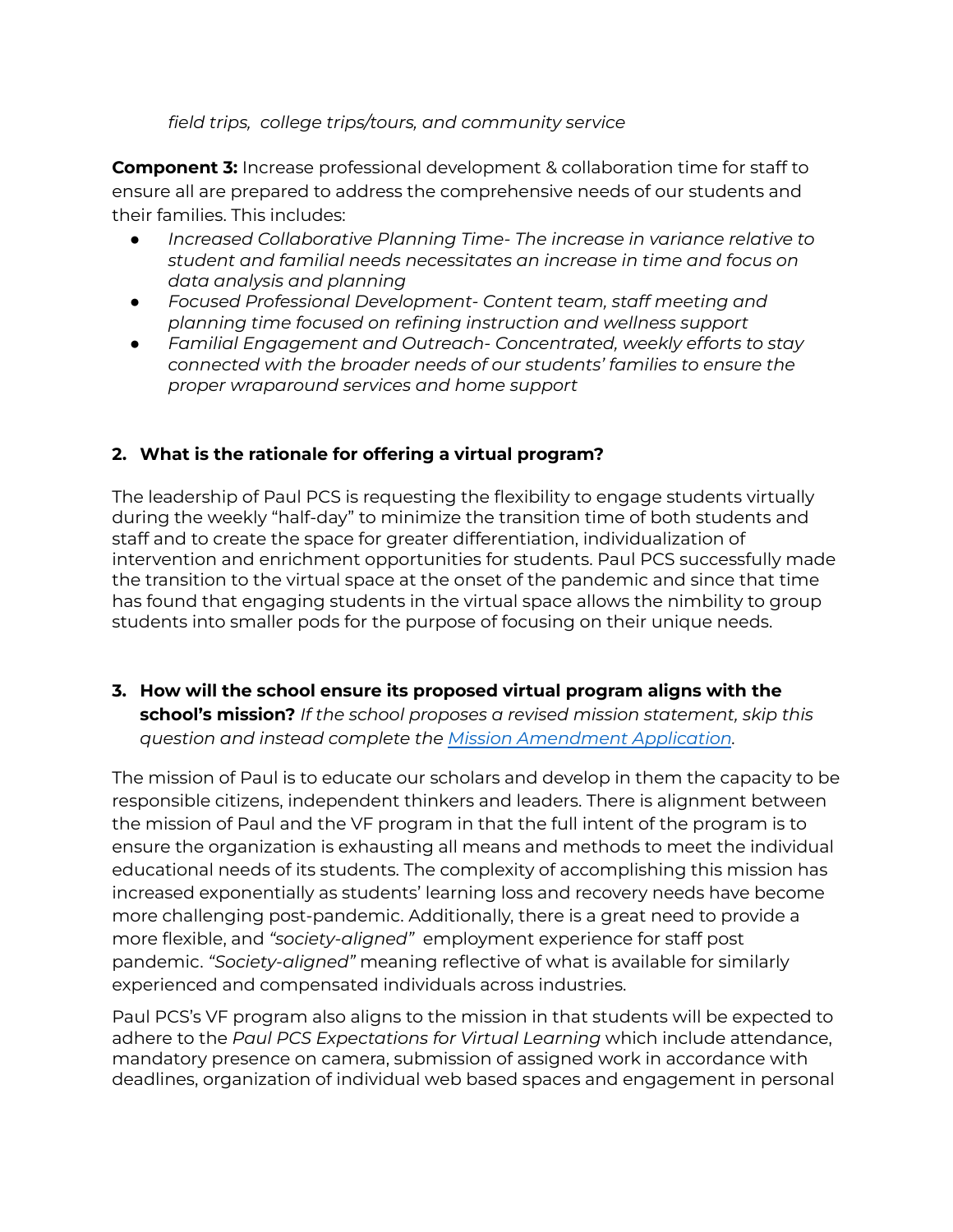progress monitoring for self assignment to support groups when necessary. The skills are synonymous with what is required of "...independent thinkers and leaders."

**4. How will the school ensure the proposed virtual program will positively contribute to the school successfully meeting its charter goals? How will the school track outcomes among its virtually educated students?** *If the school proposes new charter goals for the virtual program, please also complete the Charter Goals [Amendment](https://bit.ly/37RAFoS) Application.*

Currently, Paul PCS has adopted the PMF metrics for its goals. The VF program will positively contribute to the organization meeting its charter goals because it allows for intervention that will result in the accelerated closure of academic gaps, increases the time focused on postsecondary assessment preparation, supports course success for students who are dually enrolled, allows for "in the moment" skill remediation and recovery, and bolsters students' joyful engagement in school through wellness and incentive programming. All of these benefits will ultimately support the organization in meeting its goals.

Success of the VF program will be tracked through the monitoring of attendance, completion of synchronous and asynchronous assignments, and growth in the academic and socio-emotional areas that are targeted for each student group.

# **5. What evidence demonstrates the proposed virtual program will be successful?**

Paul PCS made the successful transition to full time virtual instruction at the onset of the pandemic. With little notice, Pauls PCS was able to distribute devices to every student, lift a one-to-one device servicing program, address student and staff needs for internet connectivity and transition the curriculum and instructional delivery models to a virtual setting.

Student data collected through the administration of the MAP assessment and the organization's internal interim assessment program, showed that students continued to make progress on learning goals and objectives while in the virtual learning space. Additionally, Paul PCS maintained attendance rates well above 92% for the duration of virtual programming.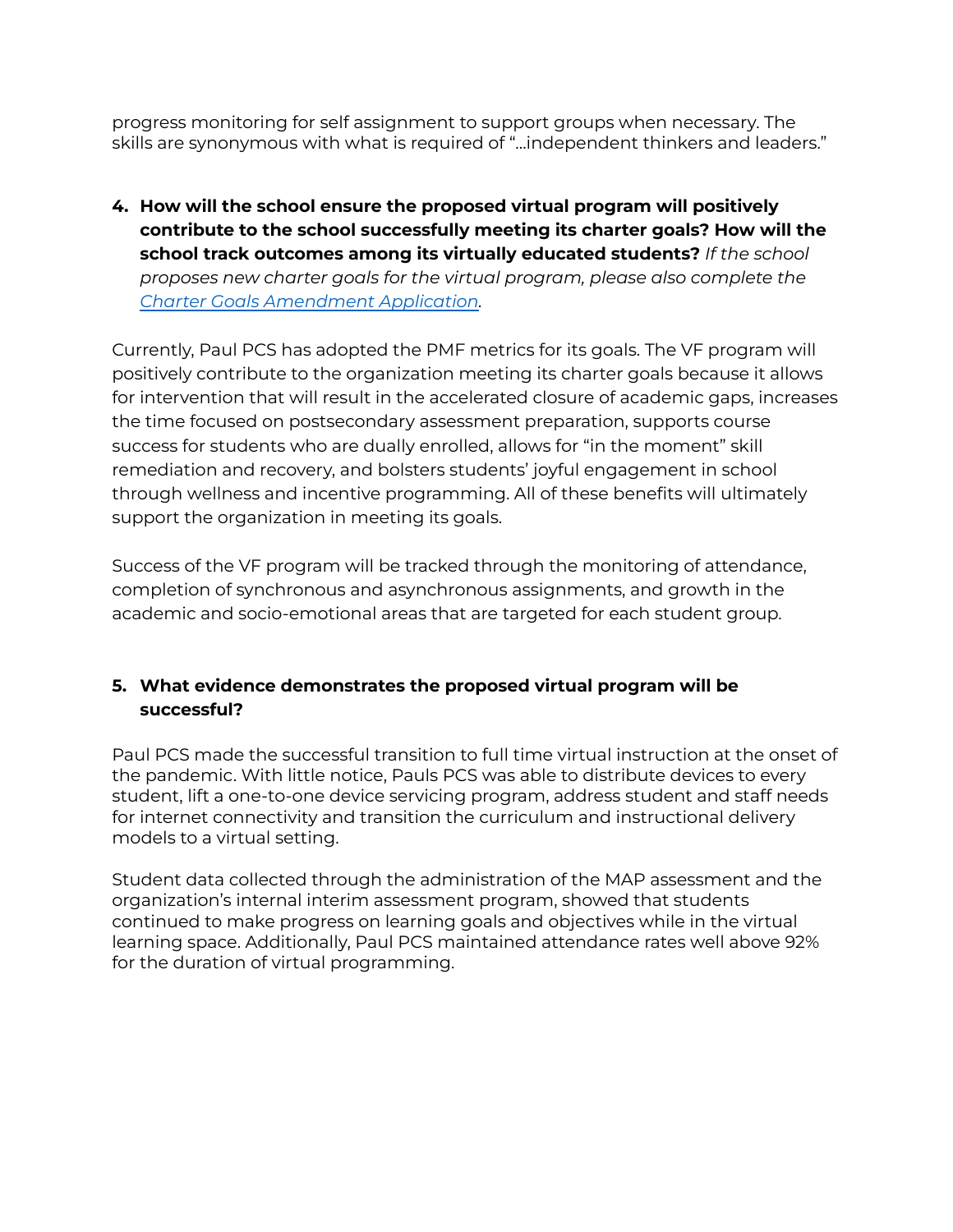**6. How will the school ensure the quality of the proposed virtual program will be the same as the quality of the existing programming? How will the school ensure it maintains quality across all campuses and programs over time?**

Paul PCS has established and will implement routines and practices for lesson plan submission and review, conduct virtual instructional rounds and frequently gather student data. Information collected from these sources will be analyzed regularly and course corrections will be implemented to ensure the progress of students and quality of programming across both campuses.

# **7. Describe the instructional day in the proposed virtual program. <sup>6</sup>** *Please attach a sample schedule .*

| <b>Time Frame</b> | <b>Instructional Block</b>                                                                                                                                                                                       |
|-------------------|------------------------------------------------------------------------------------------------------------------------------------------------------------------------------------------------------------------|
| 8:00-8:30         | Homeroom (attendance)<br><b>SEL LEssons</b><br>Weekly data analysis<br><b>CREW/Team Building</b>                                                                                                                 |
| 8:30-11:00        | <b>Small Group Instruction</b><br>Intervention<br>IEP goal intensive<br>Wida standards intensive<br>Counseling groups<br>SAT/AP/DE support<br><b>Extension enrichment</b>                                        |
| 11:00-12:00       | Asynchronous Learning<br>Read/Math 180 virtual modules<br>Grade recovery/missing work<br>completion<br><b>PSAT/SAT Prep</b><br>Individual intervention on<br>assigned platforms<br>Extension of skills by course |
| 12:00-12:30       | Lunch                                                                                                                                                                                                            |
| 12:30-1:00        | Asynchronous Learning Cont<br>Read/Math 180 virtual modules<br>Grade recovery/missing work<br>completion<br>PSAT/SAT Prep                                                                                        |

<sup>&</sup>lt;sup>6</sup> The instructional day must be at least six hours long, including time for lunch, recess, and breaks.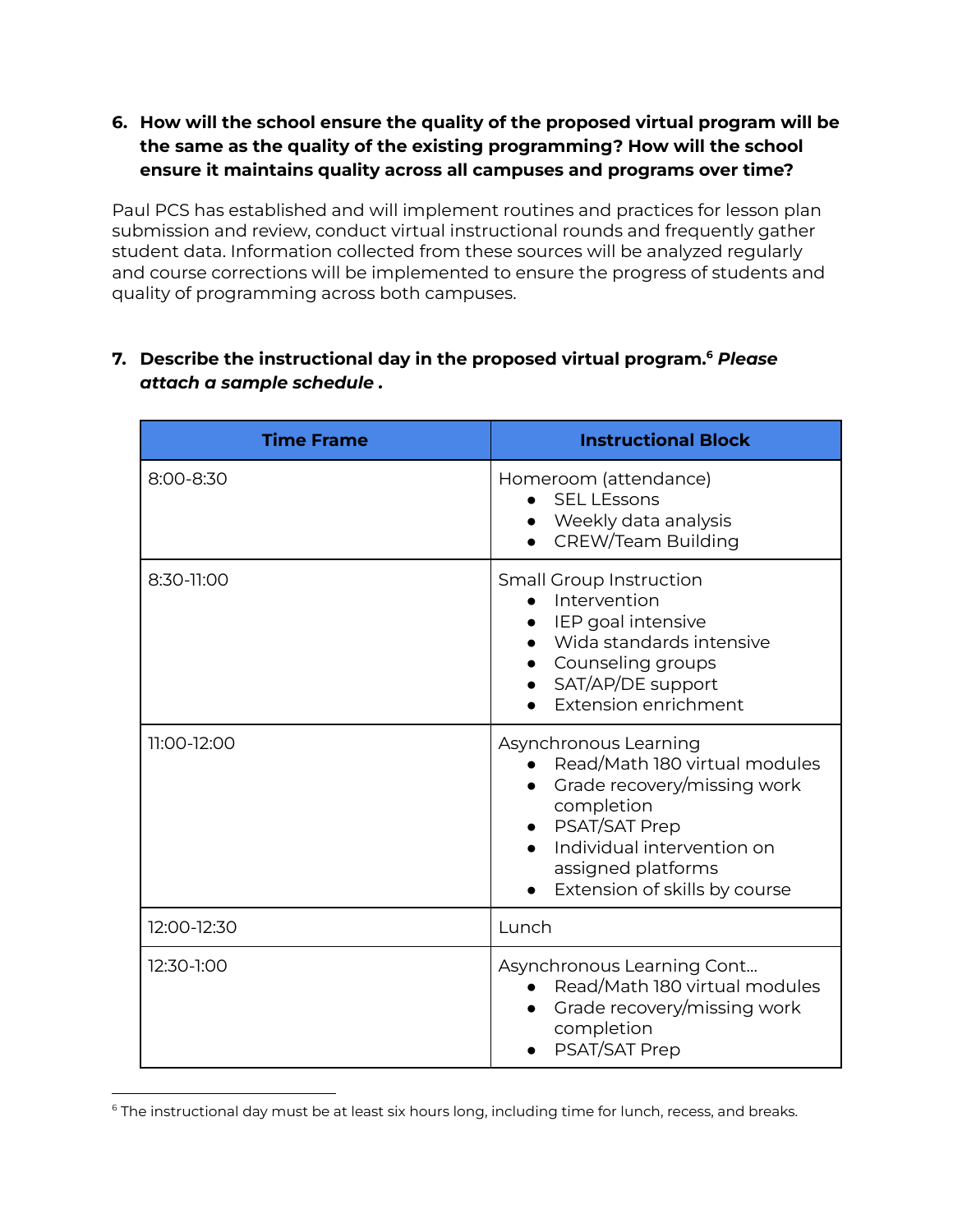| <b>Time Frame</b> | <b>Instructional Block</b>                                                                                                                         |
|-------------------|----------------------------------------------------------------------------------------------------------------------------------------------------|
|                   | • Individual intervention on<br>assigned platforms<br>• Extension of skills by course                                                              |
| $1:00-1:30$       | Grade Level Town Hall (attendance)<br>• Student and staff celebration<br>Incentives<br>$\bullet$<br>• Upcoming events<br>• Grade-level data trends |

# **a. Each instructional day must be divided into learning modules. How many modules will the proposed virtual program offer per day?**

Paul PCS is requesting permission to provide the option for students to attend school virtually on the weekly half-day. The half-day will be divided into four distinct sections/modules:

- 1. Homeroom
- 2. Small group, synchronous instruction
- 3. Asynchronous instruction
- 4. Grade level town hall

# **b. How long will each module be?**

Please see the above schedule

# **c. Which module(s) will be synchronous? <sup>7</sup> Which modules will be asynchronous?**

Please see the above schedule

# **8. What curricular choices—including resources, assessments, standards, and instructional strategies—will the proposed virtual program use? 8**

# **a. Identify the virtual platform(s) the school will adopt and provide a rationale for the selection.**

Paul PCS uses the Google Suite, which includes the full version of Google Classroom, for assignment distribution, classwork work and course organization and student work collection. Paul will continue the use of this platform because it is used during

 $7$  At least one module per day must be synchronous for every student.

<sup>&</sup>lt;sup>8</sup> Virtual programs must maintain the same standards as in-person programs for content standards (including physical education) and assessments (administered in-person).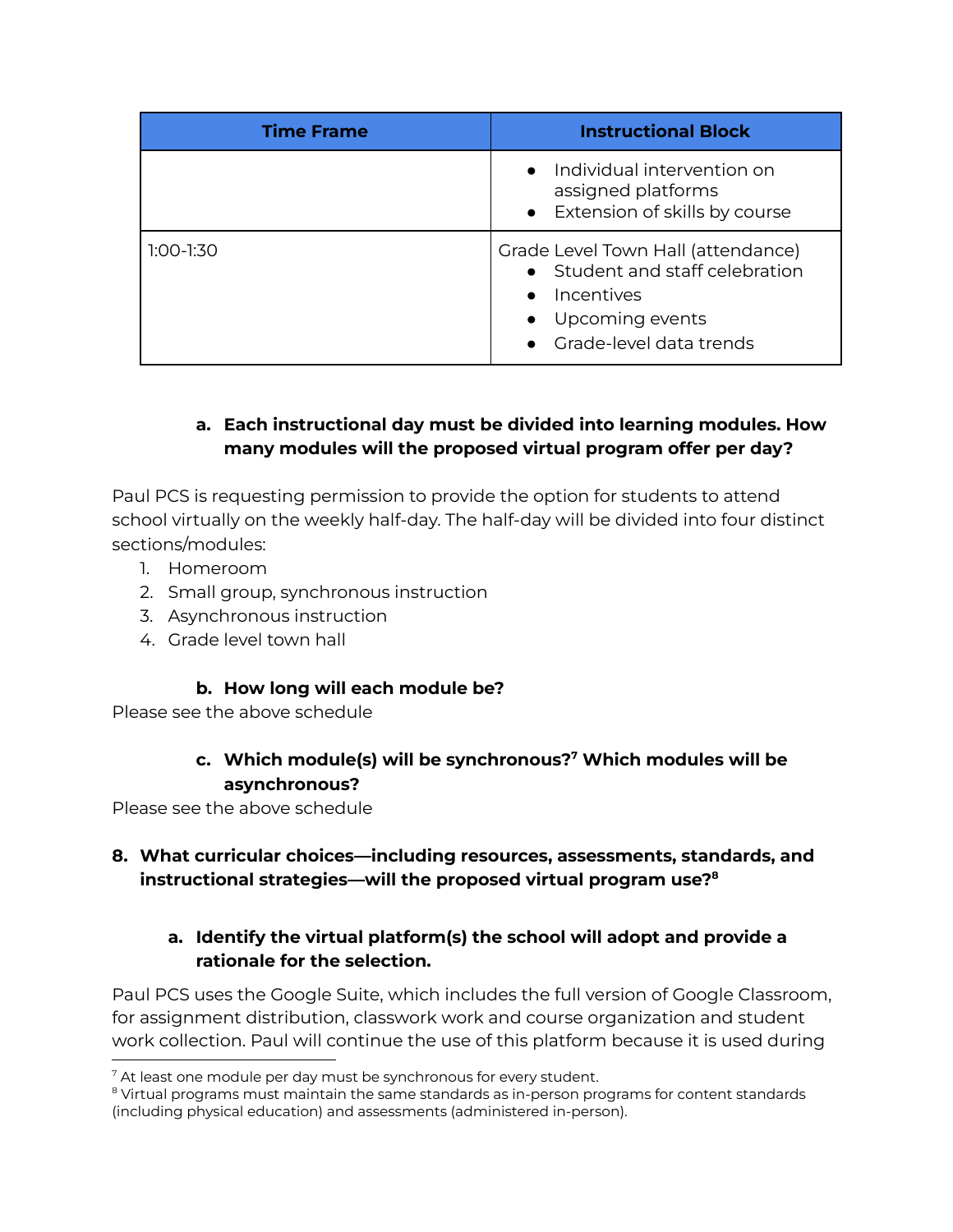the full school week. Paul PCS uses Zoom for video conferencing as it is the platform that was adopted and used throughout the pandemic. The organization has found that Zoom offers the most flexibility and security for its video conferencing needs.

Additional platforms that will support the small group and asynchronous modules include:

- Read 180
- Math 180
- Khan Academy
- Achieve 3000
- Zearn Math
- $\bullet$  IXL
- System 44
- Houghton Mifflin online resource suite (for science and social studies)

# **b. Identify the new curricular choices the school will adopt and provide a rationale for the curricular shift.**

Paul PCS will not implement any major curriculum shifts, nor will there be any major adoptions. There is current exploration, with the intent to adopt, of online SAT and PSAT preparation platforms.

# **c. Describe the long-range plan for curriculum implementation and professional development. How will the school ensure implementation fidelity?**

Not applicable as there are no major curricular shifts or adoptions. Please see above.

# **9. How many students does the school plan to educate virtually? Are there any eligibility requirements a student must meet to participate in the virtual program? If so, describe them below.**

Paul PCS plans to engage the entire student population in the half-day VF program. If a family prefers for their child/children to be onsite, staff will be in place to welcome the students and provide them with support to fully engage in their virtual classes.

# **10. Describe the curricular resources, devices, internet service, and technical support the school will provide students and families. 9**

Paul PCS is a one-to-one device school. All students are issued a personal device for use at the beginning of the school year. The organization conducts an annual survey

<sup>9</sup> Virtual programs must provide free internet access and devices to participating students.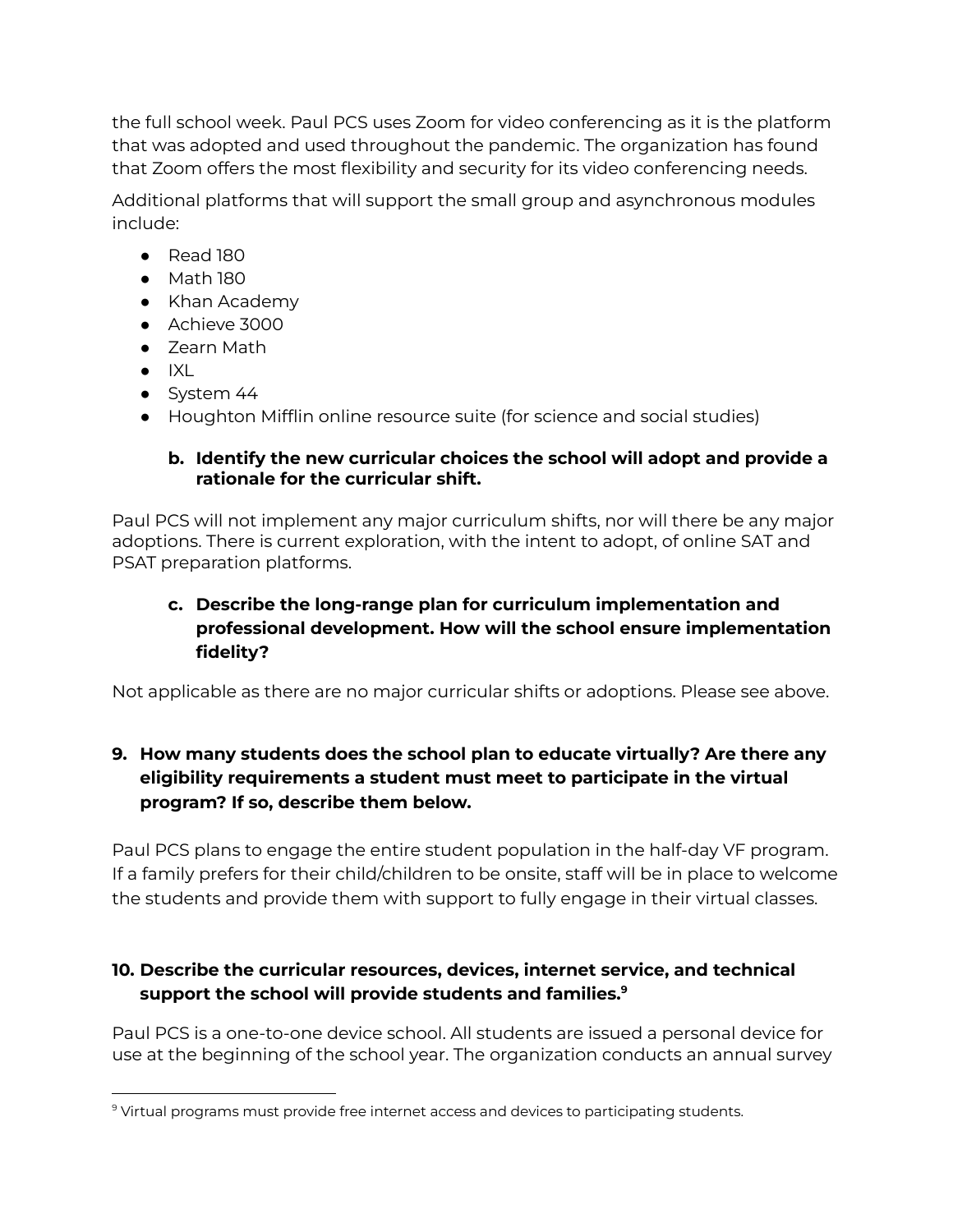to assess internet connectivity and provides support to families with identified issues. Because this is the third year that the organization has relied heavily on the use of technology, students, staff and families are aware of and use the technology ticketing system to receive the necessary support to ensure devices are functioning and/or replaced. Additionally there is staff support in place to help students and families access and utilize all platforms.

# **11. Describe the expectations the school will set for parents/guardians of participating students. What training and resources will the school offer?**

Paul PCS expects parents to support their child's/children's success during VF programming by participating in the training sessions focused on familiarizing them with the platforms students will use and by encouraging their scholar to adhere to the expectations established for Virtual Fridays. Paul PCS also ensures that tech support is readily available to support both students and families, and that teachers and leaders are accessible to answer questions they may have.

Student expectations are as follows:

# **Virtual Uniform Expectations**

On days that students attend school virtually, they are expected to be in school uniform. The uniform on those days however, consists of their assigned color Paul polo shirt and whatever appropriate bottoms they select as their legs will not be visible on camera.

Students who appear on camera out of uniform will be instructed to immediately correct their attire prior to being readmitted to their virtual classroom.

### **Virtual Attendance Expectations**

Students attending school virtually (on VF days) are expected to log in to their classes 3 minutes prior to the start of the instructional block. Teachers will take attendance at the start of each class and multiple times throughout the period to ensure virtual participants remain actively engaged and present. Students who are absent from class on virtual days will be subject to all absence enforcement actions as described in the section above.

Additionally, students who are tardy to more than one class/module in a day will receive a consequence that may include virtual detention at the end of the school day.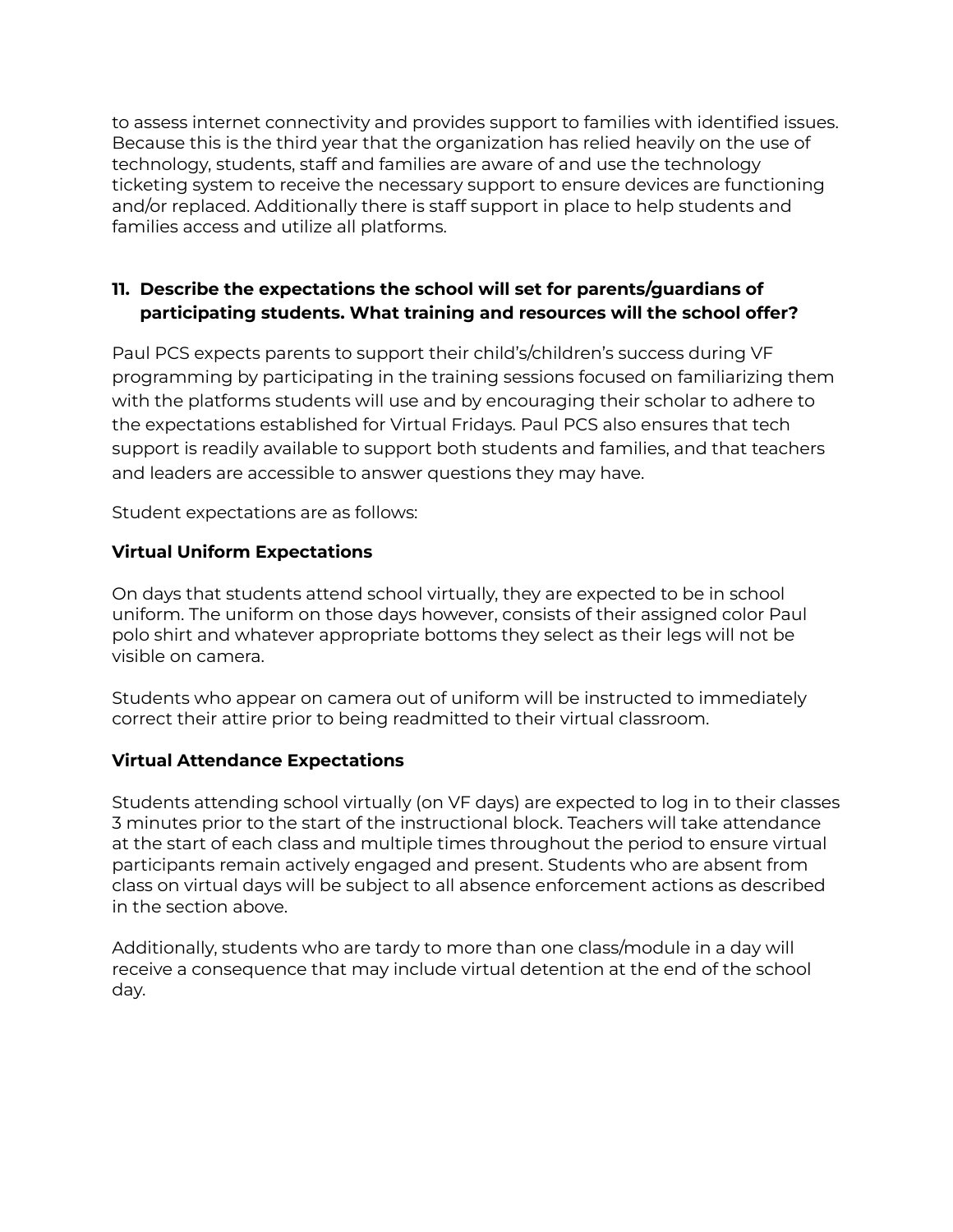### **Student Conduct Expectations on Virtual Fridays**

| Paul PCS<br>Pirate Pride | Be Motivated                                                                                          | Be Educated                                                                                                                                       | <b>Be</b><br>Responsible                                                                             | Be Independent                                                                                                                                                                                                                                   | Be a Thinker                                                               |
|--------------------------|-------------------------------------------------------------------------------------------------------|---------------------------------------------------------------------------------------------------------------------------------------------------|------------------------------------------------------------------------------------------------------|--------------------------------------------------------------------------------------------------------------------------------------------------------------------------------------------------------------------------------------------------|----------------------------------------------------------------------------|
| Online                   | Stay fully<br>engaged<br>during the<br>lesson.<br>Actively listen<br>and<br>participate<br>Be on time | Show<br>academic<br>integrity by<br>using<br>appropriate<br>sites and<br>following<br>copyright<br>laws<br>Own YOUR<br>academic<br><b>SUCCESS</b> | Follow virtual<br>classroom<br>norms<br>Be prepared<br>for class<br>Handle<br>equipment<br>with care | Communicate<br>issues and<br>concerns ie;<br>academic,<br>cyber-bullying<br>and technical<br>issues<br>Ensure you are<br>checking your<br>student emails<br>throughout the<br>day for<br>communication<br>from your<br>teachers and or<br>Admin. | Do research<br>using<br>multiple<br>appropriate<br>and reliable<br>sources |

#### **Virtual Friday M.E.R.I.T Matrix:**

### **12. Describe how the school will support students' social and emotional growth. 10 Will the proposed virtual program provide regular opportunities for student-to-student interaction?**

Paul PCS will support students' social and emotional growth through the extension wellness programming that is conducted during in-person days. This includes the delivery of SEL lessons each week during homeroom, team building activities, the use of breakout rooms to foster student-to-student collaboration, topic focused counseling groups and individual sessions and weekly town hall celebrations.

# **13. How will the school ensure all students—including students with disabilities, 11 English learners, <sup>12</sup> economically disadvantaged and at-risk students, and students above or below grade level—can access and benefit from the virtual program?**

The current plan for instructional modules on VF includes ensuring students receive accommodations and modifications as outlined in their IEP and/or as required in accordance with EL levels. All identified EL and SPED teachers will be assigned to

11 If a student's Individualized Education Program (IEP) requires in-person service delivery, the virtual program shall provide in-person services. Virtual programs shall also ensure timely evaluations and referrals for students suspected of having a disability.

 $10$  Virtual programs must refer students for mental/behavioral health support when warranted.

 $12$  The virtual program shall fully comply with English learner requirements.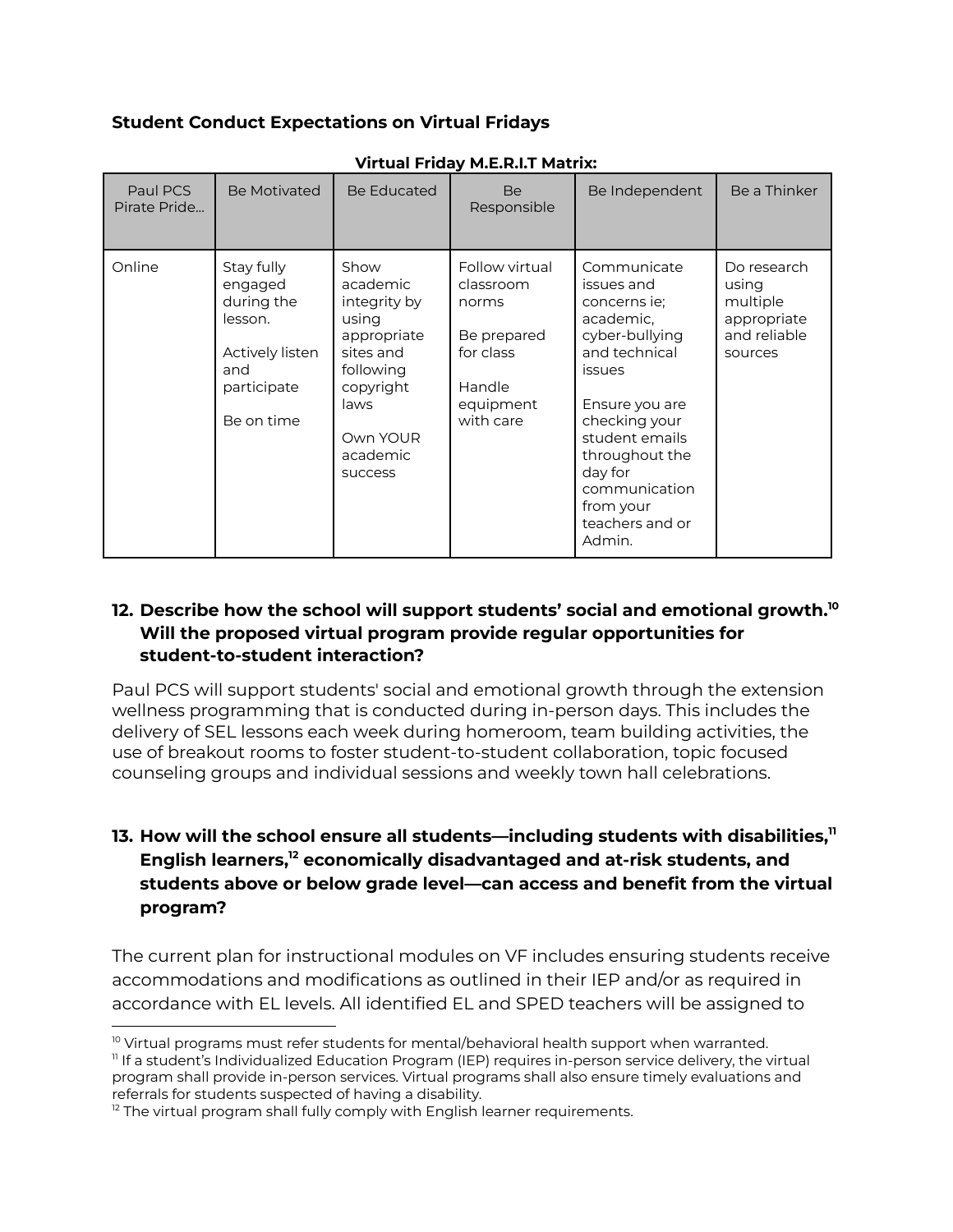facilitate or co-teach during small group modules and the required asynchronous work will be differentiated and modified according to student needs.

Additionally, the design of the program is such that there is a focus on remediation and skill building, in addition to enrichment, acceleration and post secondary preparation.

# **14. How did the school engage its internal community in developing the proposed virtual program? Include evidence demonstrating staff and family support for the proposed changes.**

Paul PCS launched VF planning in April of 2022. Staff was invited to join the "think-tank" for how to best leverage this time to serve the identified needs of all students. Families are in the process of responding to a survey (responses due June 15th) that raise any concerns about VF programming. To date, the organization has garnered strong support across all stakeholder groups for this shift.

Please see the documentation in the folder linked [here](https://drive.google.com/drive/folders/1lhG8N7fYMXrxHqNwhfqRpWXh3ubob1u7?usp=sharing). Artifacts show, in great detail, the planning and engagement processes that have been utilized and detail some of the work that is still underway.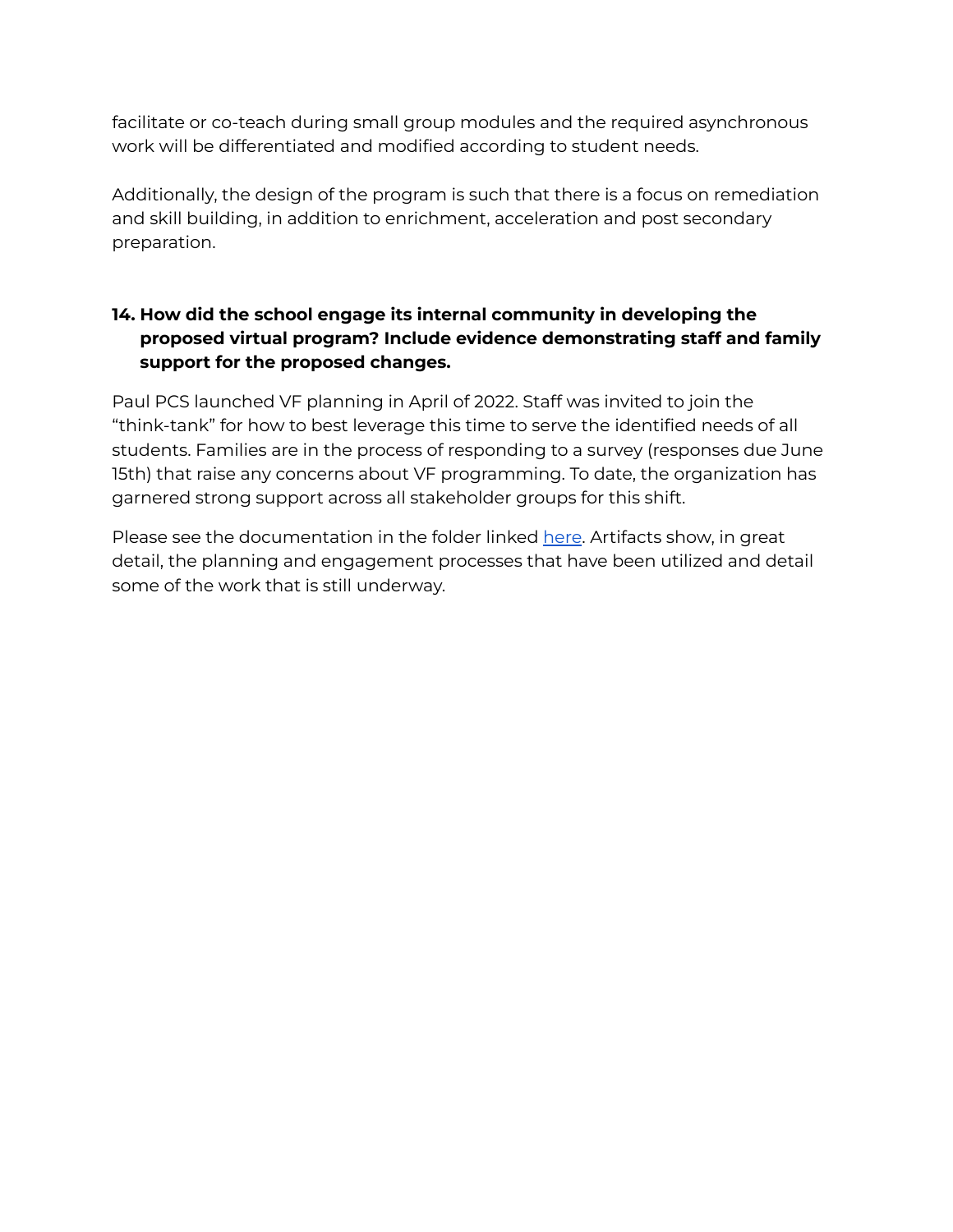

## **2022-2023 Academic Calendar**

|    |    |    | <b>July 2022</b> |    |    |    |
|----|----|----|------------------|----|----|----|
| Su |    |    | Mo Tu We Th      |    | Fr | Sa |
|    |    |    |                  |    |    | 2  |
| 3  | 4  | 5  | 6                | 7  | 8  | 9  |
| 10 | 11 | 12 | 13               | 14 | 15 | 16 |
| 17 | 18 | 19 | 20               | 21 | 22 | 23 |
| 24 | 25 | 26 | 27               | 28 | 29 | 30 |
| 31 |    |    |                  |    |    |    |

|    |                 |    | <b>July 2022</b> |    |    |    |      |    |    | August 20 <u>22</u> |    |           |    |    |    |    | <b>September 2022</b> |    |    |    |
|----|-----------------|----|------------------|----|----|----|------|----|----|---------------------|----|-----------|----|----|----|----|-----------------------|----|----|----|
|    | Su  Mo   Tu  We |    |                  | Th | Fr | Sa | Su l | Mo | Tu | ∣We l               | Th | <b>Fr</b> | Sa |    |    |    | $Su$ $Mo$ $Tu$ $We$   | Th | Fr | Sa |
|    |                 |    |                  |    |    | າ  |      |    | റ  |                     | 4  | 5         | 6  |    |    |    |                       |    | 2  | 3  |
| 3  |                 | h. | 6                |    |    | 9  |      | 8  | 9  |                     |    |           | 13 |    | h. | 6  |                       |    | 9  | 10 |
| 10 |                 |    | 13               | 14 | 15 | 16 | 14   | 5  | 6  |                     | 18 | 19        | 20 |    | 10 |    | 14                    | 15 | 16 | 17 |
| 17 | 18              | 19 | 20               | 21 |    | 23 |      |    |    | 24                  | 25 | 26        | 27 | 18 | 19 | 20 |                       | 22 | 23 | 24 |
| 24 | 25              | 26 | 27               | 28 | 29 | 30 | 28   | 29 | 30 | 31                  |    |           |    | 25 | 26 | 27 | 28                    | 29 | 30 |    |
| 31 |                 |    |                  |    |    |    |      |    |    |                     |    |           |    |    |    |    |                       |    |    |    |

|                                 |                 |    | <b>September 2022</b> |    |    |    |  |  |  |  |  |  |  |  |
|---------------------------------|-----------------|----|-----------------------|----|----|----|--|--|--|--|--|--|--|--|
| Mo Tu We Th<br>Su<br>Sa<br>l Fr |                 |    |                       |    |    |    |  |  |  |  |  |  |  |  |
|                                 |                 |    |                       | 2  | 3  |    |  |  |  |  |  |  |  |  |
| $\overline{4}$                  | 5               | 6  | 7                     | 8  | 9  | 10 |  |  |  |  |  |  |  |  |
| 11                              | 12 <sup>2</sup> | 13 | 14                    | 15 | 16 | 17 |  |  |  |  |  |  |  |  |
| 18                              | 19              | 20 | 21                    | 22 | 23 | 24 |  |  |  |  |  |  |  |  |
| 25                              | 26              | 27 | 28                    | 29 | 30 |    |  |  |  |  |  |  |  |  |
|                                 |                 |    |                       |    |    |    |  |  |  |  |  |  |  |  |

|      |    |    | October 2022 |      |           |    |    |    |                 | November 2022   |          |    |    |    |    | December 2022      |    |        |                |
|------|----|----|--------------|------|-----------|----|----|----|-----------------|-----------------|----------|----|----|----|----|--------------------|----|--------|----------------|
| Su l |    |    | ˈMo∣Tu ∣We ∣ | Th I | <b>Fr</b> | Sa |    |    | Tu              | $ \mathsf{We} $ | 'Th ∣ Fr | Sa |    |    |    | $Tu$ $We$ $Th$ $I$ |    | Fr ∣Sa |                |
|      |    |    |              |      |           |    |    |    |                 |                 | 3        | 5  |    |    |    |                    |    |        |                |
| 2    |    |    | 5            | 6    |           | 8  |    |    | 8               |                 | 10       | 12 |    | 5  | 6  |                    | 8  | 9      |                |
| 9    |    |    | 12           | 13   |           | 15 | 13 | 14 | 15 <sub>1</sub> | 16              |          | 19 |    |    | 13 |                    | 15 |        |                |
| 16   |    | 18 | 19           |      | 21        | 22 |    |    |                 |                 | 24       | 26 | 18 | 19 | 20 |                    | 22 |        |                |
| 23   | 24 | 25 | 26           | 27   | 28        | 29 |    | 28 | 29              | 30              |          |    | 25 | 26 |    |                    |    |        | 3 <sup>1</sup> |
| 30   |    |    |              |      |           |    |    |    |                 |                 |          |    |    |    |    |                    |    |        |                |

|    |    |    | <b>March 2023</b> |    |           |    |
|----|----|----|-------------------|----|-----------|----|
| Su |    |    | $Mo$ Tu $We$ Th   |    | <b>Fr</b> | Sa |
|    |    |    |                   | 2  | 3         | 4  |
| 5  | 6  | 7  | 8                 | 9  | 10        | 11 |
| 12 | 13 | 14 | 15                | 16 | 17        | 18 |
| 19 | 20 | 21 | 22                | 23 | 24        | 25 |
| 26 | 27 | 28 | 29                | 30 | 31        |    |
|    |    |    |                   |    |           |    |

|    |                               |    | <b>June 2023</b> |    |    |    |  |  |  |  |  |  |  |  |  |
|----|-------------------------------|----|------------------|----|----|----|--|--|--|--|--|--|--|--|--|
| Su | Mo   Tu   We   Th<br>Fr<br>Sa |    |                  |    |    |    |  |  |  |  |  |  |  |  |  |
|    |                               |    |                  |    | 2  | 3  |  |  |  |  |  |  |  |  |  |
| 4  | 5                             | 6  |                  | 8  | 9  | 10 |  |  |  |  |  |  |  |  |  |
| 11 | 12                            | 13 | 14               | 15 | 16 | 17 |  |  |  |  |  |  |  |  |  |
| 18 | 19                            | 20 | 21               | 22 | 23 | 24 |  |  |  |  |  |  |  |  |  |
| 25 | 26                            | 27 | 28               | 29 | 30 |    |  |  |  |  |  |  |  |  |  |
|    |                               |    |                  |    |    |    |  |  |  |  |  |  |  |  |  |

| 1 I | 25 <sub>1</sub> | 26                  | 27 | 28 | 29        | 27 | 28             | 29 | 30                   |      |    |    | 25  | 26 |                        |            |  |
|-----|-----------------|---------------------|----|----|-----------|----|----------------|----|----------------------|------|----|----|-----|----|------------------------|------------|--|
|     |                 |                     |    |    |           |    |                |    |                      |      |    |    |     |    |                        |            |  |
|     |                 |                     |    |    |           |    |                |    |                      |      |    |    |     |    |                        |            |  |
|     |                 | <b>January 2023</b> |    |    |           |    |                |    | <b>February 2023</b> |      |    |    |     |    |                        | March 2023 |  |
|     | Tu.             | <b>We</b>           | Th | Fr | <b>Sa</b> | Su | M <sub>O</sub> |    | Tu  We               | Th L | Fr | Sa |     |    | Su   Mo   Tu   We   Th |            |  |
|     |                 |                     | 5  | 6  |           |    |                |    |                      |      |    | 4  |     |    |                        |            |  |
|     | 10              |                     | 12 | 13 | 14        | 5  | 6              |    | 8                    | 9    |    | 11 |     |    | 8                      | 9          |  |
|     |                 | 18                  | 19 | 20 | 21        | 12 | 13             | 14 | 15                   | 16   |    | 18 | 1 ິ |    |                        |            |  |
|     |                 |                     |    |    |           |    |                |    |                      |      |    |    |     |    |                        |            |  |

|    |    |    |           | January 2023 |    |    |      |    |    | -ebruary 2023 |    |                 |    |    |           |    |                                |    |    |     |
|----|----|----|-----------|--------------|----|----|------|----|----|---------------|----|-----------------|----|----|-----------|----|--------------------------------|----|----|-----|
| Su | Mo |    | <b>We</b> | Th           | Fr | Sa | Su l | Mo | Tu | We            | Τh | Fr              | Sa |    | $Su$ $Mo$ | Tu | $ \mathsf{We} \mathsf{Th} $ Fr |    |    | ∣Sa |
|    |    |    | 4         | 5            | 6  |    |      |    |    |               | っ  | 3               |    |    |           |    |                                | n  |    | 4   |
| 8  | 9  |    | 11        | 12           | 13 | 14 | 5    | 6  |    | 8             | 9  | 10 <sup>°</sup> |    | 5  | h         |    | 8                              | 9  | 10 | 11  |
| 15 |    |    | 18        | 19           | 20 | 21 | 12   | 13 | 14 | 15            | 16 | 17              | 18 | 12 | 13        | 14 | 15 <sup>1</sup>                | 16 | 17 | 18  |
| 22 | 23 | 24 | 25        | 26           | 27 | 28 | 19   |    | 21 | 22            | 23 | 24              | 25 | 19 |           | 21 | 22                             | 23 | 24 | 25  |
| 29 | 30 |    |           |              |    |    | 26   | 27 | 28 |               |    |                 |    | 26 |           | 28 | 29                             | 30 | 31 |     |
|    |    |    |           |              |    |    |      |    |    |               |    |                 |    |    |           |    |                                |    |    |     |
|    |    |    |           |              |    |    |      |    |    |               |    |                 |    |    |           |    |                                |    |    |     |

|      |    |    | April 2023 |    |           |    |    |    |    | <b>May 2023</b> |    |    |    |    |    |    | <b>June 2023</b> |                 |    |           |
|------|----|----|------------|----|-----------|----|----|----|----|-----------------|----|----|----|----|----|----|------------------|-----------------|----|-----------|
| Su l |    |    | ∣We⊺Th I   |    | <b>Fr</b> | Sa |    | Mo | Tu | Wel             |    |    | Sa | Su | Mo | Tu |                  | $We$ Th         | Fr | <b>Sa</b> |
|      |    |    |            |    |           |    |    |    | ົ  |                 | 4  | 5  | 6  |    |    |    |                  |                 | ⌒  | 3         |
| 2    |    |    | 5          | 6  |           | 8  |    |    | 9  |                 |    | 12 | 13 |    | h. | 6  |                  |                 | 9  | 10        |
| 9    |    |    |            | 13 |           | 15 | 14 | 15 | 16 |                 | 18 | 19 | 20 | 11 | 12 | 13 | 14               | 15 <sub>1</sub> | 16 | 17        |
| 16   | 17 | 18 | 19         | 20 |           | 22 |    | 22 | 23 | 24              | 25 | 26 | 27 | 18 | 19 | 20 | 21               | つつ              | 23 | 24        |
| 23   | 24 | 25 | 26         | 27 | 28        | 29 | 28 | 29 | 30 | 31              |    |    |    | 25 | 26 | 27 | 28               | 29              | 30 |           |
| 30   |    |    |            |    |           |    |    |    |    |                 |    |    |    |    |    |    |                  |                 |    |           |

|                 | Su  Mo   Tu  We   Th   Fr   Sa |                 |    |    |    |    |                 | Su   Mo   Tu   We   Th   Fr   Sa |    |                 |    |    |    |    | Su  Mo   Tu  We   Th   Fr   Sa |    |    |                 |                 |    |
|-----------------|--------------------------------|-----------------|----|----|----|----|-----------------|----------------------------------|----|-----------------|----|----|----|----|--------------------------------|----|----|-----------------|-----------------|----|
|                 |                                |                 |    |    |    |    |                 |                                  | 2  |                 | 4  | 5  | 6  |    |                                |    |    |                 | າ               | 3  |
| $\overline{2}$  |                                |                 | 5  | 6  |    | 8  |                 | 8                                | 9  | 10              | 11 | 12 | 13 |    | 5                              | 6  |    | 8               | 9               | 10 |
| 9               |                                |                 |    | 13 | 14 | 15 | 14 <sub>1</sub> | 15                               | 16 | 17              | 18 | 19 | 20 | 11 | 12 <sup>2</sup>                | 13 | 14 | 15 <sub>1</sub> | 16 <sup>°</sup> | 17 |
| 16 <sup>1</sup> | 17                             | 18              | 19 | 20 |    | 22 | 21              | 22                               | 23 | 24 <sub>1</sub> | 25 | 26 | 27 | 18 | 19                             | 20 | 21 | 22 <sub>1</sub> | $23 \mid$       | 24 |
| 23 <sup>1</sup> | 24                             | 25 <sub>1</sub> | 26 | 27 | 28 | 29 | 28 <sub>1</sub> | 29                               | 30 | 31              |    |    |    | 25 | 26                             | 27 | 28 | 29              | 30              |    |
| 30              |                                |                 |    |    |    |    |                 |                                  |    |                 |    |    |    |    |                                |    |    |                 |                 |    |

**School Closed for Staff and Students New Staff Orientation PD for all staff (School Closed for Students) Student Led Conferences (1:30pm- 5pm) First Day of Advisory End of Advisory (3:45pm dismissal)**



# **Su Mo Tu We Th Fr Sa Su Mo Tu We Th Fr Sa Su Mo Tu We Th Fr Sa**

| Paul Public Charter School 2022-2023 |
|--------------------------------------|

| $\overline{2}$ | 3  | 4  | 5  | 6  |    | 8  |  |  |  |
|----------------|----|----|----|----|----|----|--|--|--|
| 9              | 10 | 11 | 12 | 13 | 14 | 15 |  |  |  |
| 16             | 17 | 18 | 19 | 20 | 21 | 22 |  |  |  |
| 23             | 24 | 25 | 26 | 27 | 28 | 29 |  |  |  |
| 30             | 31 |    |    |    |    |    |  |  |  |
|                |    |    |    |    |    |    |  |  |  |
|                |    |    |    |    |    |    |  |  |  |

| January 2023 |    |              |             |                         |           |    |  |  |  |  |  |
|--------------|----|--------------|-------------|-------------------------|-----------|----|--|--|--|--|--|
| Su           |    |              | Mo Tu We Th |                         | <b>Fr</b> | Sa |  |  |  |  |  |
|              | 2  | $\mathbf{3}$ | 4           | $\overline{\mathbf{5}}$ | 6         |    |  |  |  |  |  |
| 8            | 9  | 10           | 11          | 12                      | 13        | 14 |  |  |  |  |  |
| 15           | 16 | 17           | 18          | 19                      | 20        | 21 |  |  |  |  |  |
| 22           | 23 | 24           | 25          | 26                      | 27        | 28 |  |  |  |  |  |
| 29           | 30 | 31           |             |                         |           |    |  |  |  |  |  |
|              |    |              |             |                         |           |    |  |  |  |  |  |

|                | <b>April 2023</b> |    |             |    |                 |    |  |  |  |  |  |  |
|----------------|-------------------|----|-------------|----|-----------------|----|--|--|--|--|--|--|
| Su             |                   |    | Mo Tu We Th |    | <b>Fr</b>       | Sa |  |  |  |  |  |  |
|                |                   |    |             |    |                 |    |  |  |  |  |  |  |
| $\overline{2}$ | 3                 | 4  | 5           | 6  | $\overline{7}$  | 8  |  |  |  |  |  |  |
| 9              | 10                | 11 | 12          | 13 | 14              | 15 |  |  |  |  |  |  |
| 16             | 17                | 18 | 19          | 20 | $\overline{2}1$ | 22 |  |  |  |  |  |  |
| 23             | 24                | 25 | 26          | 27 | 28              | 29 |  |  |  |  |  |  |
| 30             |                   |    |             |    |                 |    |  |  |  |  |  |  |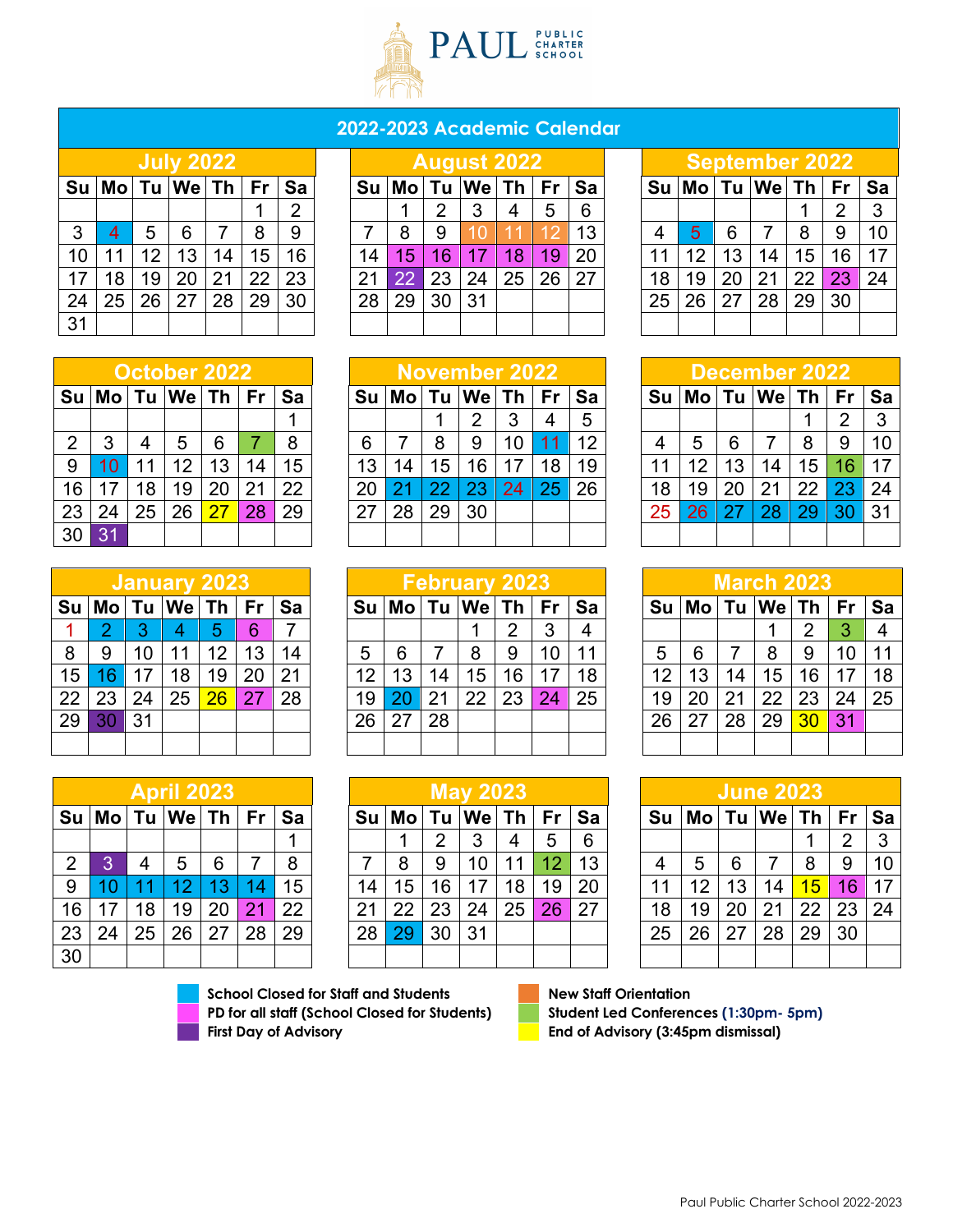

#### **Total Days in SY2022-2023: 180**

First Day of School: Aug 22, 2022 Last Day of School: June 15, 2023

Days in Advisory 1: 46 Days in Advisory 3: 42 Days in Advisory 2: 46 Days in Advisory 4: 46

#### **Instructional Hours**

Monday- Thursday 8:15AM- 3:45PM Friday (Half Day): 8:15AM- 1:30PM for students Friday: 8:15AM- 4:30PM for staff

Hour Count (On site) based on 150 days, without Virtual Fridays: 8:15am- 3:45pm (M-Th) = 1125 hours

Hour Count including 30 virtual Fridays: 8:15pm- 1:30pm (F) = 157.5 virtual hours (4- hour virtual sessions)

Total Hour Count (180 days): 1,282.5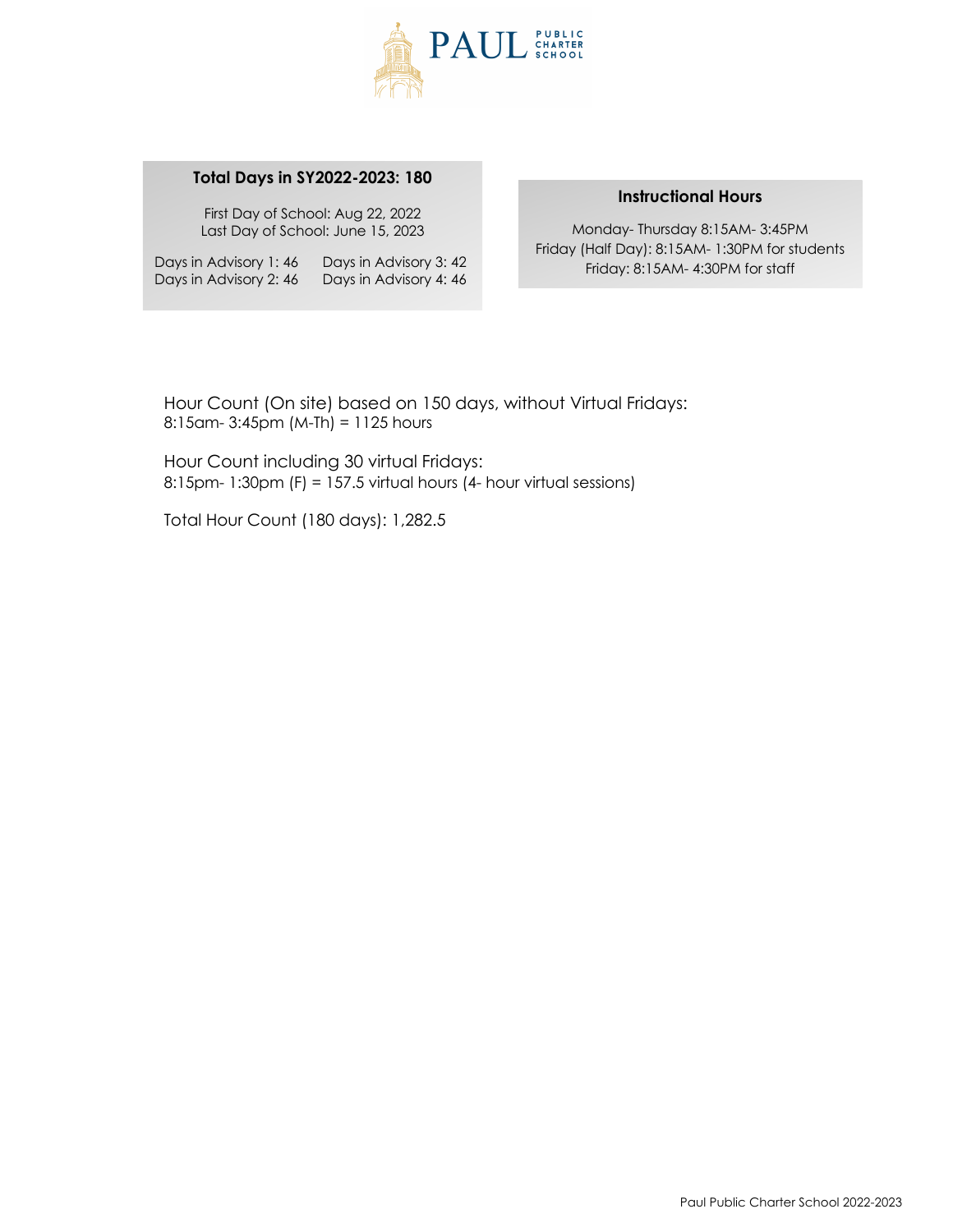#### **Board of Trustees Meeting Minutes May 24, 2022** *Meeting conducted via Zoom*

#### **Members Present:**

Erin Albright Andrea Deadwyler Kemba Hendrix Christina Iones Roxana Mondragon- Motta Jeff Nellhaus Terri Sallay Pamela Taylor Jennifer Ubiera Sterling Ward Shamera Wilkins

#### **Admin Present:**

Tracy Wright, *Chief Executive Officer* Charlotte Spann, *Executive Director of Schools* Will Henderson, *Executive Director of Operations* Monya Bundy, *Executive Operations Coordinator*

#### **Opening**

Ms. Albright called the meeting to order at 6:03pm.

#### **Approval of Board Meeting Minutes**

Ms. Albright asked for a motion to approve the April 2022 meeting minutes. Mr. Nellhaus moved to approve the minutes, and Ms. Ubiera seconded the motion. The motion was then approved unanimously.

#### **Virtual Amendment**

In an effort to ensure the post- pandemic mental and emotional wellness of staff and students, the leadership of Paul PCS has proposed a virtual Friday option for SY22-23. OSSE requires 1080 seat hours and 180 days of instruction each school year. While Paul currently meets the 1080 required hours on site, Paul will utilize the virtual amendment authorized by PCSB to support schools in reaching the 180-day requirement.

Paul currently has a 1:30pm dismissal weekly on Thursday (considered a half day), and would like to shift that schedule to Friday, while also giving scholars and staff the option to log into class virtually on these days only. Families may opt for in- person attendance, where scholars will still participate in virtual instruction but in a classroom setting, monitored by a staff member. Each Friday will be used for in depth work to support data analysis, learning recovery, dual enrollment, enrichment, and SAT support.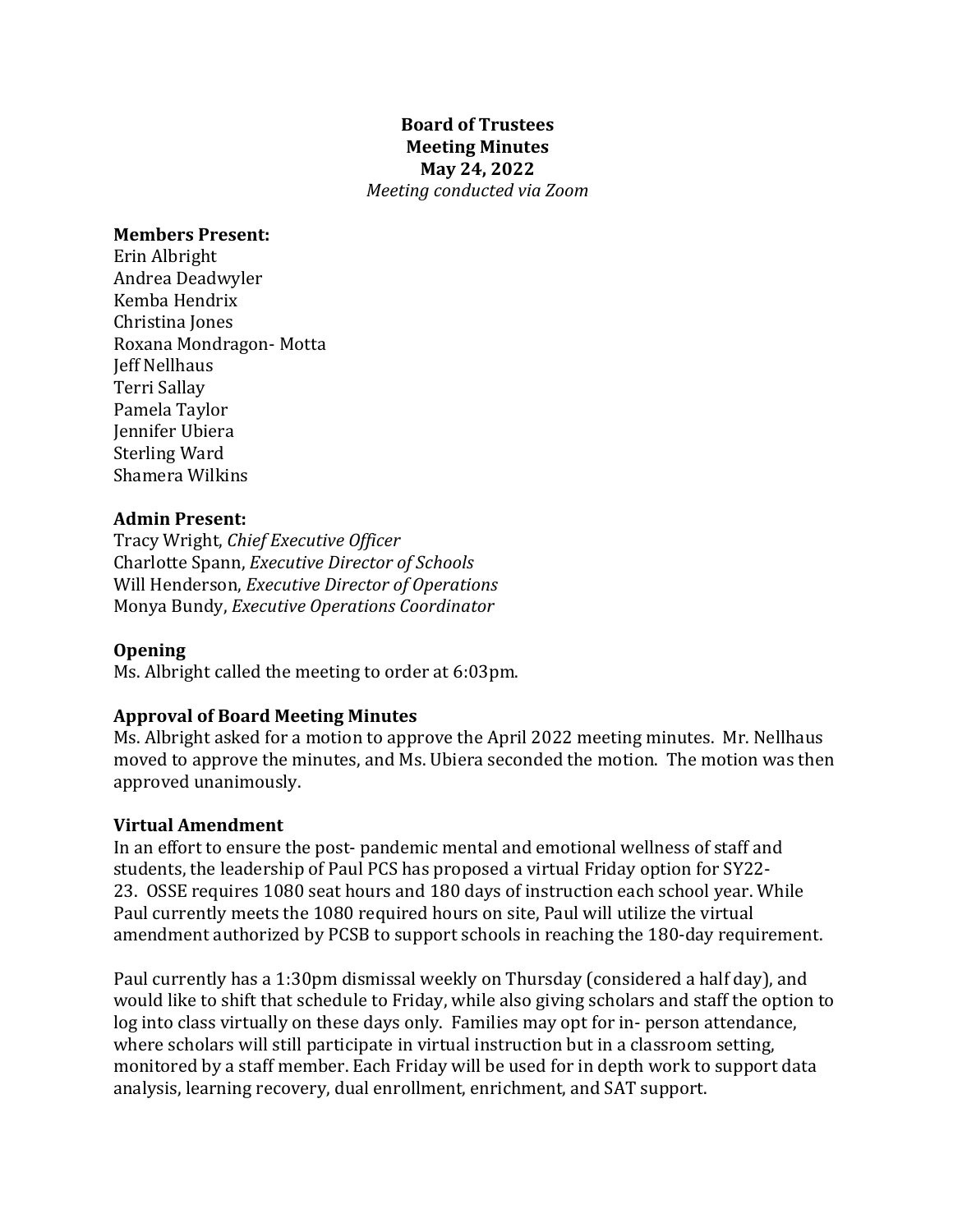To support our 84% of students who receive free and reduced lunch, Mr. Henderson and his team are planning to send students home with food on Thursday afternoons and utilizing delivery and pick up options as implemented during the pandemic. These processes will be reevaluated quarterly and adjusted as necessary.

Dr. Wright proposed the board consider a charter amendment through the Public Charter School Board allowing Paul to have a partial day of instruction virtually, on each Friday of the school year. Ms. Hendrix moved to amend the charter to include virtual days in the calendar year, within the necessary considerations adhering to PCSB and OSSE regulations. Ms. Sallay seconded the motion, and after a full board vote, the motion was approved unanimously.

# **Strategic Plan Review**

Dr. Wright reviewed the framing for the strategic planning work and its impact on the direction of the school for the next three vears. Consultant Julia Linfors explained DeliverEd's approach to develop the draft of the strategic plan, to include capacity reviews, full day writing sessions, and priority delegation.

To address priorities approved by the Board in the Spring, Priority Leads and Executive Team members have developed a narrative of success for each priority, and corresponding metrics which will be monitored by the Board (primarily the School Performance and Finance Committees). Detailed strategies will be monitored and assessed regularly by Priority Leads to ensure the movement of the work in alignment with the infrastructure of the organization and the measure of success noted in the narrative.

Board Members were asked to provide feedback on the plan prior to the June meeting, when the public- facing Strategic Plan is set to be voted upon.

# **FY23 Budget Vote**

The following shifts have been made to the budget proposal since the April Board Meeting:

- $\bullet$  + \$130,000 Pandemic Supplemental Funding: Announced in May by DC Council.
	- $\circ$  There are several initiatives that we will anticipate in the evolution of our strategic plan, so we are investing half of these funds in yet unidentified strategic initiatives that will serve our evolving needs in the coming year. The remaining funds will serve to increase our net income.
- $\bullet$  + \$83,503.00 Carl D. Perkins Grant was awarded to Paul in May and will be offset by additional elective FTE that will serve to diversify college & career readiness in our HS students.
- Updates to salaries and benefits based on reconciliation after first round of offer letters were disseminated were largely offset by other variances and miscellaneous adjustments.